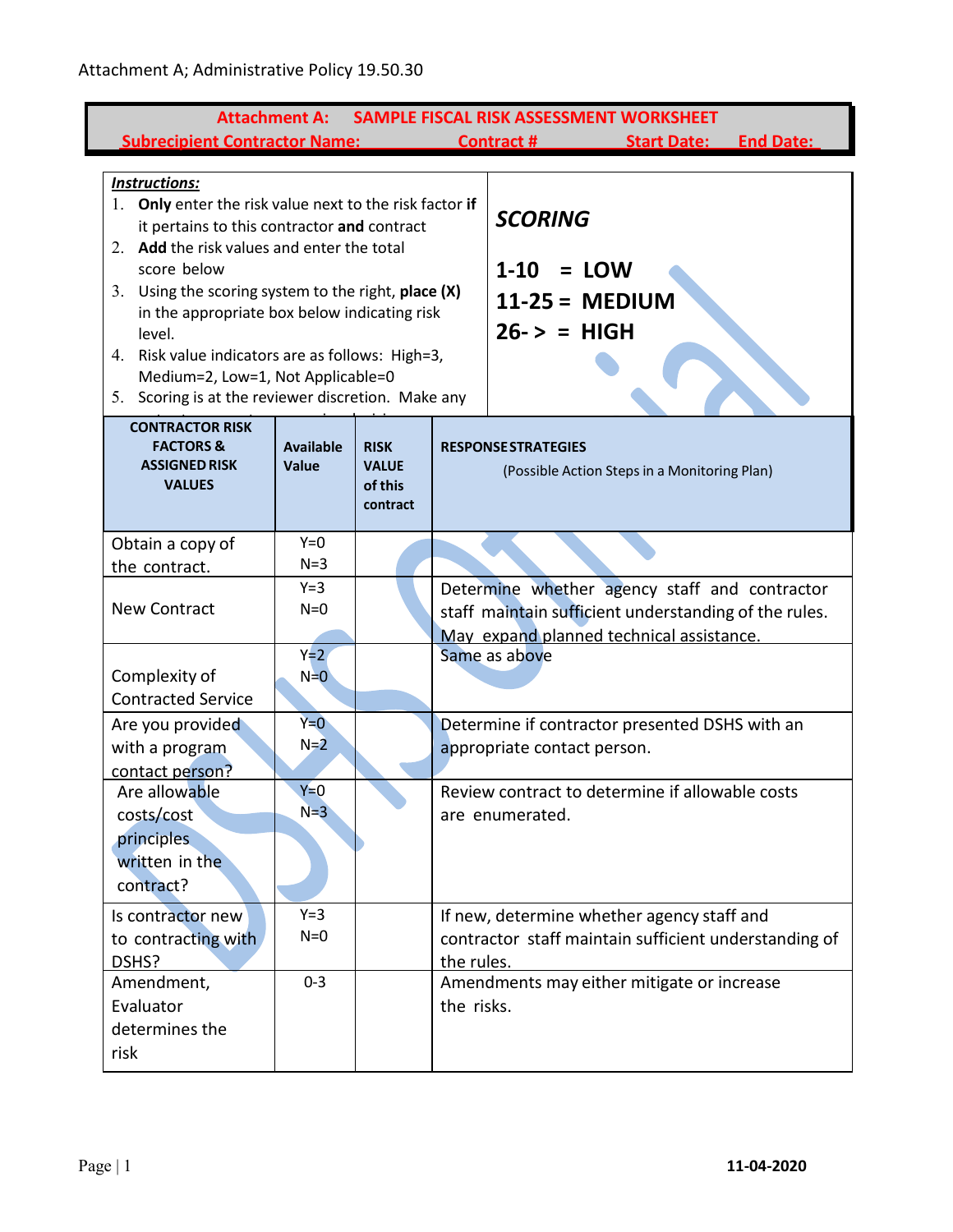| Does the contract     | $Y=2$ | Additional documentation is necessary if indirect  |
|-----------------------|-------|----------------------------------------------------|
| include payment       | $N=0$ | costs are included in the contract.                |
| for indirect costs?   |       |                                                    |
| Is there a copy       | $Y=0$ | Documentation of DSHS 02-568 should exist for      |
| of the                | $N=3$ | indirect costs.                                    |
| Certificate of        |       |                                                    |
| Indirect Costs,       |       |                                                    |
| DSHS 02-568?          |       |                                                    |
|                       | $Y=0$ |                                                    |
| Has the               | $N=2$ | A new company may have additional                  |
| organization/entit    |       | operational concerns.                              |
| y been in             |       |                                                    |
| existence 2 years     |       |                                                    |
| Financial             | $Y=3$ | Should a revenue source be eliminated for a        |
| dependence of         | $N=0$ | contractor, the entity may not be able to          |
| 80% or more from      |       | continue providing contracted services.            |
| federal funds?        |       |                                                    |
| Multiple funding      | $Y=1$ | Identify other state contracts and program         |
| sources               | $N=0$ | managers. Discuss services with other program      |
|                       |       | managers to determine risk of multiple payments    |
| (Is the<br>contractor |       |                                                    |
| receiving additional  |       | for same or similar services.                      |
| similar<br>funds for  |       |                                                    |
| services?)            |       |                                                    |
|                       | $Y=0$ |                                                    |
| Does the              | $N=3$ | Determine if a system exists for the contractor to |
| contractor have       |       | record accounting information. The contractor      |
| accounting            |       | may be using an outside vendor to record or        |
| software or a         |       | process accounting information.                    |
| reliable source for   |       |                                                    |
| providing sound       |       |                                                    |
| financial             |       |                                                    |
| information?          |       |                                                    |
| Does the              | $Y=2$ | Coordinating requirements across administrations   |
| contractor have       | $N=0$ |                                                    |
| more than one         |       | or agencies is critical.                           |
|                       |       |                                                    |
|                       |       |                                                    |
| contract with the     |       |                                                    |
| State of WA?          |       |                                                    |
| Contractor has        | $Y=1$ | Has there been frequent/high turnover of           |
| significant fiscal    | $N=0$ | contractor management, or key program              |
| staff turnover        |       | personnel? Has the contractor experienced a        |
| ( > 25%)              |       | recent rapid growth or downsizing? Has the         |
|                       |       | contractor experienced reorganization within the   |
|                       |       | last 12 months? Has the contractor changed         |
|                       |       | major subcontractors recently? Assess what         |
|                       |       | impact these changes may have on the contract.     |